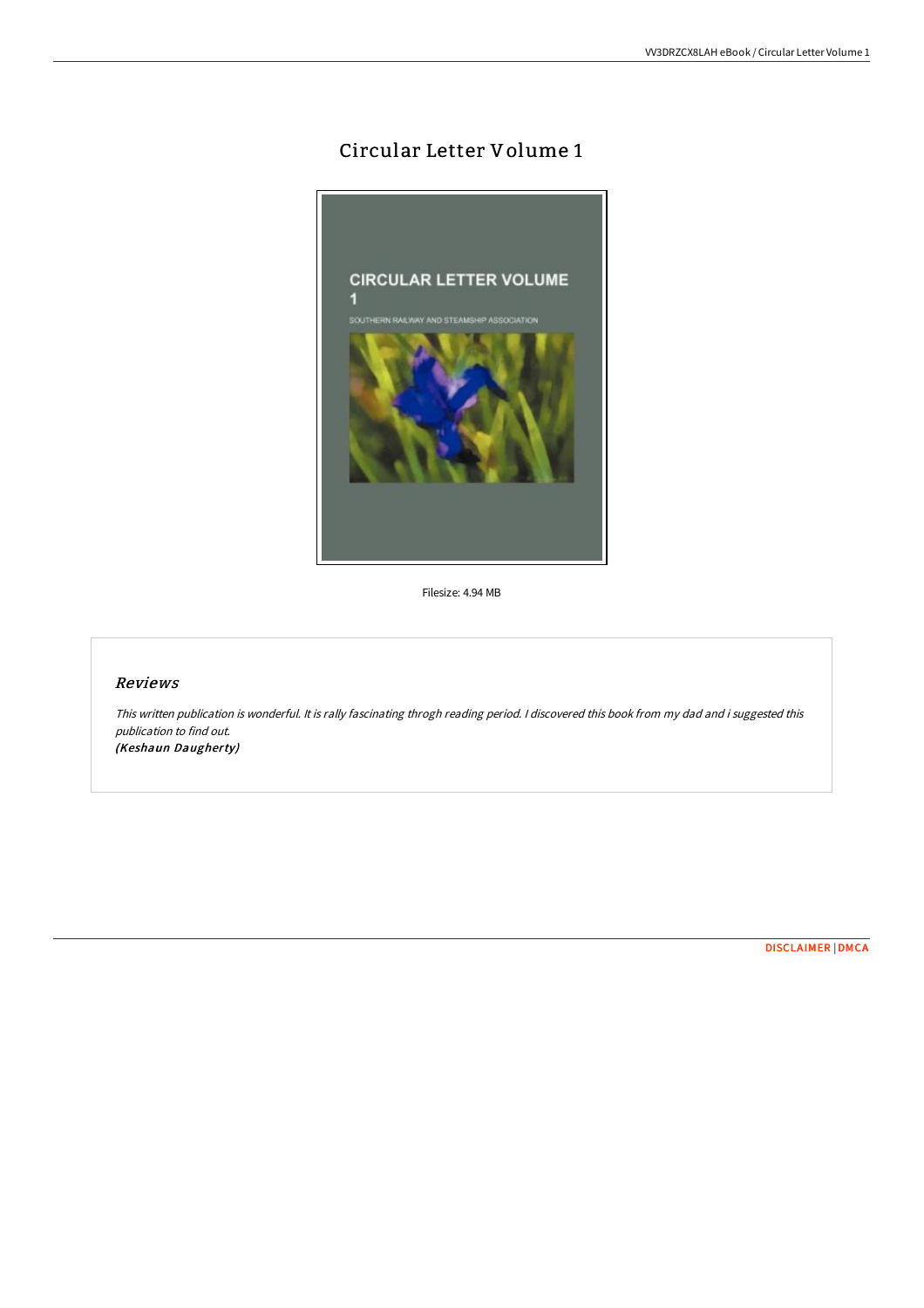## CIRCULAR LETTER VOLUME 1



To save Circular Letter Volume 1 eBook, remember to follow the web link listed below and download the document or have accessibility to other information which might be highly relevant to CIRCULAR LETTER VOLUME 1 book.

Rarebooksclub.com, United States, 2012. Paperback. Book Condition: New. 246 x 189 mm. Language: English . Brand New Book \*\*\*\*\* Print on Demand \*\*\*\*\*.This historic book may have numerous typos and missing text. Purchasers can download a free scanned copy of the original book (without typos) from the publisher. Not indexed. Not illustrated. 1875 Excerpt: .bound Freights, except, --that Special rates may be agreed on between the Roads in interest on following articles Northward bound, namely: Cotton, Domestics (in bales, ) Fertilizers, Naval Stores, Iron, Ore and Pig; Crude Minerals and Earths, Vegetables, Fruits. Fish and Rice. EXPLANATION OF 1 stands for First Class. 2 stands for Second Class. 3 stands for Third Class. 4 stands for Fourth Class. 5 stands for Fifth Class, I4 stands for O. ce-and-a-half First Class. D 1 stands for Double First Class. ISjf Articles not Enumerated will be Classed with Similar or Analogous Articles. CHARACTERS. 3 times 1 stands for Three Times First Class. A and B stands for A and B Classes respectively. S stands for Special. LCL stands tor less than Car-Load. C L stands for Car-Load.--Continued. Hay Pf esses, set up Hemp Machines. Hoes iu bundles. Hoes, without Handles, boxed Hominy Mills Horse Powers Mowing Machines Plows, Gang.--Plows, set up Plows, knocked down Plow Handles, and other Wood for Implements. Plow Plates, Points, Wings, and Steel Portable Mills, Bun-stone Rakes, Hand, in bundles Rakes, Horse Reapers, and Reapers and Movers combined Scrapers, Road and Pond Scythes, in bundles Scythes, in boxes Scythe Snaths Shovels Spades. Smut Machines Sorghum Mills Surar Evaporators Sugar Trains, large, 500 lbs. and over, well boxed. Straw Cutters and Crushers Threshing Machines and 6 to 10-horse Power, with Separator, estimated at 6,000 lb9 Thresher and 4 horse Power, estimated at 4,000 lbs. Thresher and Horse Power, without Separator,...

**D** Read Circular Letter [Volume](http://digilib.live/circular-letter-volume-1-paperback.html) 1 Online  $\blacksquare$ [Download](http://digilib.live/circular-letter-volume-1-paperback.html) PDF Circular Letter Volume 1